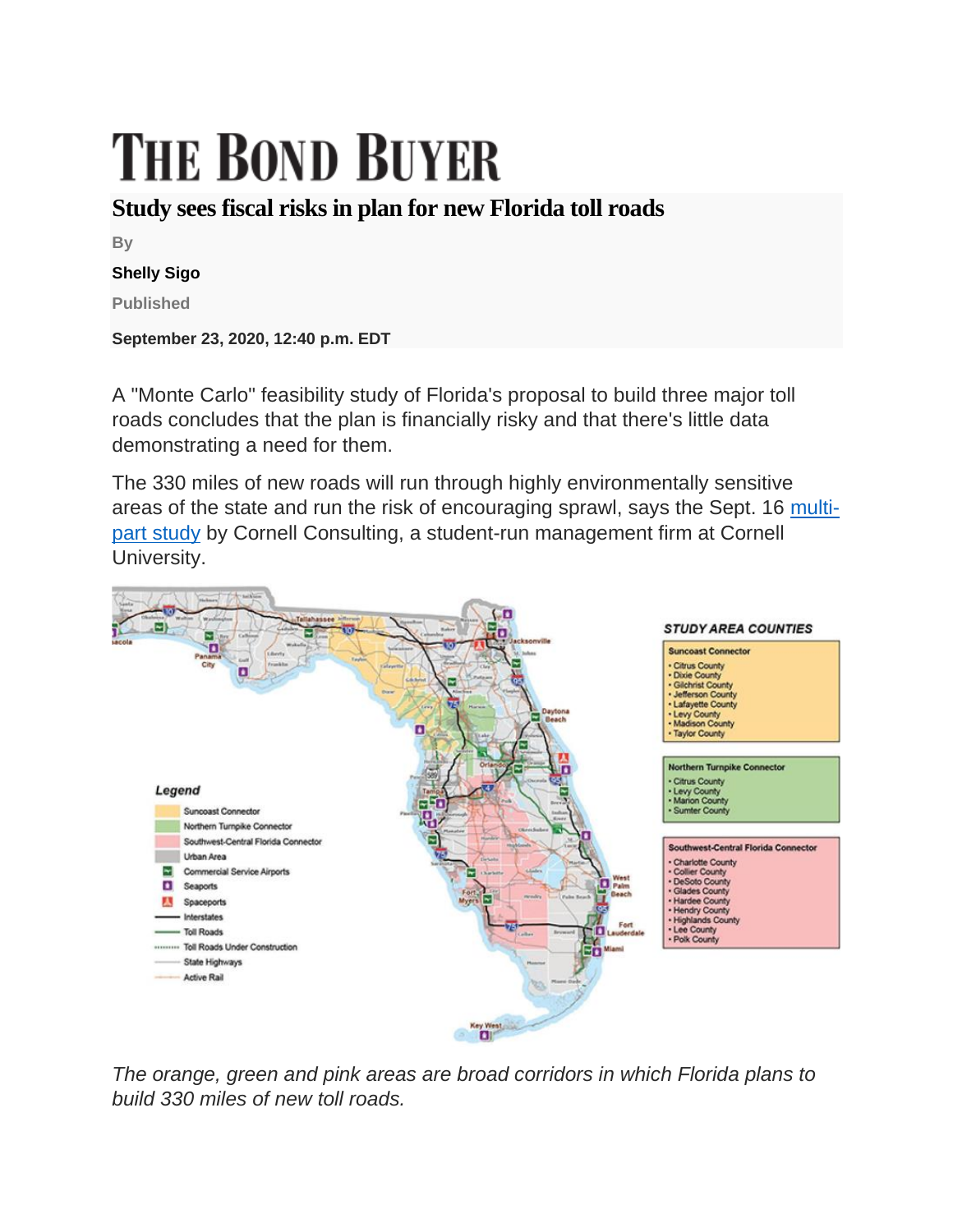#### *Florida Department of Transportation*

The three roads could cost more than \$10.3 billion, which doesn't include financing costs, according to the study's fiscal feasibility analysis, commissioned by the Sierra Club in coordination with the No Roads to Ruin Coalition, [a group of](https://www.bondbuyer.com/news/coalition-forms-to-oppose-building-new-toll-roads-in-florida)  [55 organizations and businesses](https://www.bondbuyer.com/news/coalition-forms-to-oppose-building-new-toll-roads-in-florida) opposing the toll road plan.

The highway plan is called M-CORES, for Multi-use Corridors of Regional Economic Significance.

The Cornell feasibility study was developed using a "Monte Carlo" analysis that included running 500 combinations of risk and financial uncertainty for each road based on the Florida Department of Transportation's requirements for determining a transportation project's need and cost.

"If the construction of M-CORES is pursued it will likely compromise the fiscal integrity of the Florida Turnpike System and put further strain on Florida taxpayers," said the study, which suggests Florida would need to use cash, bond financing and potentially public-private partnerships to complete the projects.

A [separate report](https://1000fof.org/wp-content/uploads/2020/08/2008-M-CORES-A-DETOUR-AROUND-ACCOUNTABILITY-FINAL2.pdf) called "M-CORES: A Detour Around Accountability," projects that the new toll roads could cost more than \$26.4 billion over the next decade. It was released by the nonprofit growth advocacy organization 1000 Friends of Florida and Sierra Club in August.

The \$26.4 billion estimate was extrapolated from information provided by Florida TaxWatch and the expected cost of a major transportation project still under construction: the \$1.6 billion, 25-mile Wekiva Parkway that will complete a beltway around Orlando.

Gov. Ron DeSantis [signed Senate Bill 7068](https://www.bondbuyer.com/news/legal-challenge-looms-after-florida-governor-okays-new-toll-roads) in May 2019, requiring FDOT to create task forces to study exact routes and costs for each toll road, which would become part of the state's turnpike system. The bill also provides funds for planning and construction, although at the time the bill was passed the cost was unknown.

The three task forces have held separate meetings for more than a year. Meetings scheduled in October will be used to finalize their first reports to the governor, which are due Nov. 15.

Michael McGrath, an organizing representative for the Sierra Club, said the coalition believes the task force process is a sham because it gives special interests, such as business representatives in the road construction, asphalt and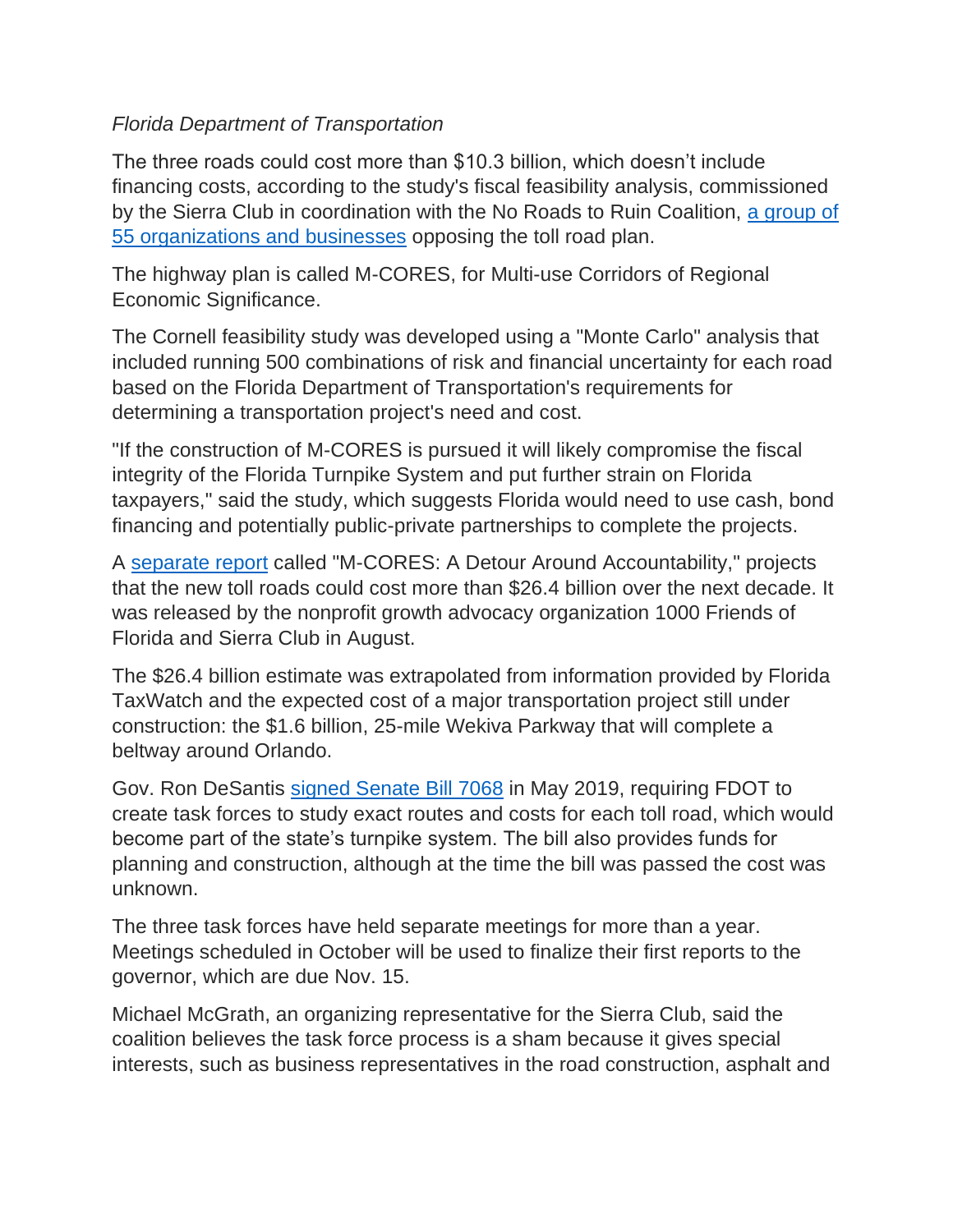internet industries, special seats at the planning table for the roads that they will benefit from.

The public and people "who will have roads built through their backyards," serve on the panels though they have lesser importance, he said.

"We're 13 months into this process of determining the guiding principles and also instructions for how these roads will ultimately be constructed," he said, "and we really have little to show for it.

"There really hasn't been much data-driven analysis of mapping layers or areas to avoid, and we don't even know where the actual paths will be aligned and what the actual impacts will be to environmental and also economical resources across Florida," McGrath added.

FDOT spokeswoman Beth Frady said the M-CORES program is currently in the pre-planning phase and no paths or courses for the proposed corridors have been determined by the task forces yet, suggesting that the Cornell study is premature.

Frady also said opinions and assumptions mentioned in the Cornell study don't consider the proposed M-CORES program holistically.

"Any estimation for a cost for a corridor would be very unreliable as the proposed corridors are yet to be determined," Frady said in an email, adding that it is also important that any cost estimates for the roads include traffic and revenue studies, and those haven't been done yet.

The legislation charging FDOT with facilitating the M-CORES program clearly defines a five-phased approach for project development, she said. The three task forces are working in the first phase but ultimately they will determine the needs for each corridor that will then be used to guide financial and environmental feasibility studies.

"In accordance with law, no transportation corridor can be built if it does not meet financial or environmental feasibility," she said. "These feasibility studies can only be conducted once a proposed corridor is determined."

SB 7068 states, "To the maximum extent feasible, construction of the projects shall begin no later than Dec. 31, 2022, with the corridors open to traffic no later than Dec. 31, 2030."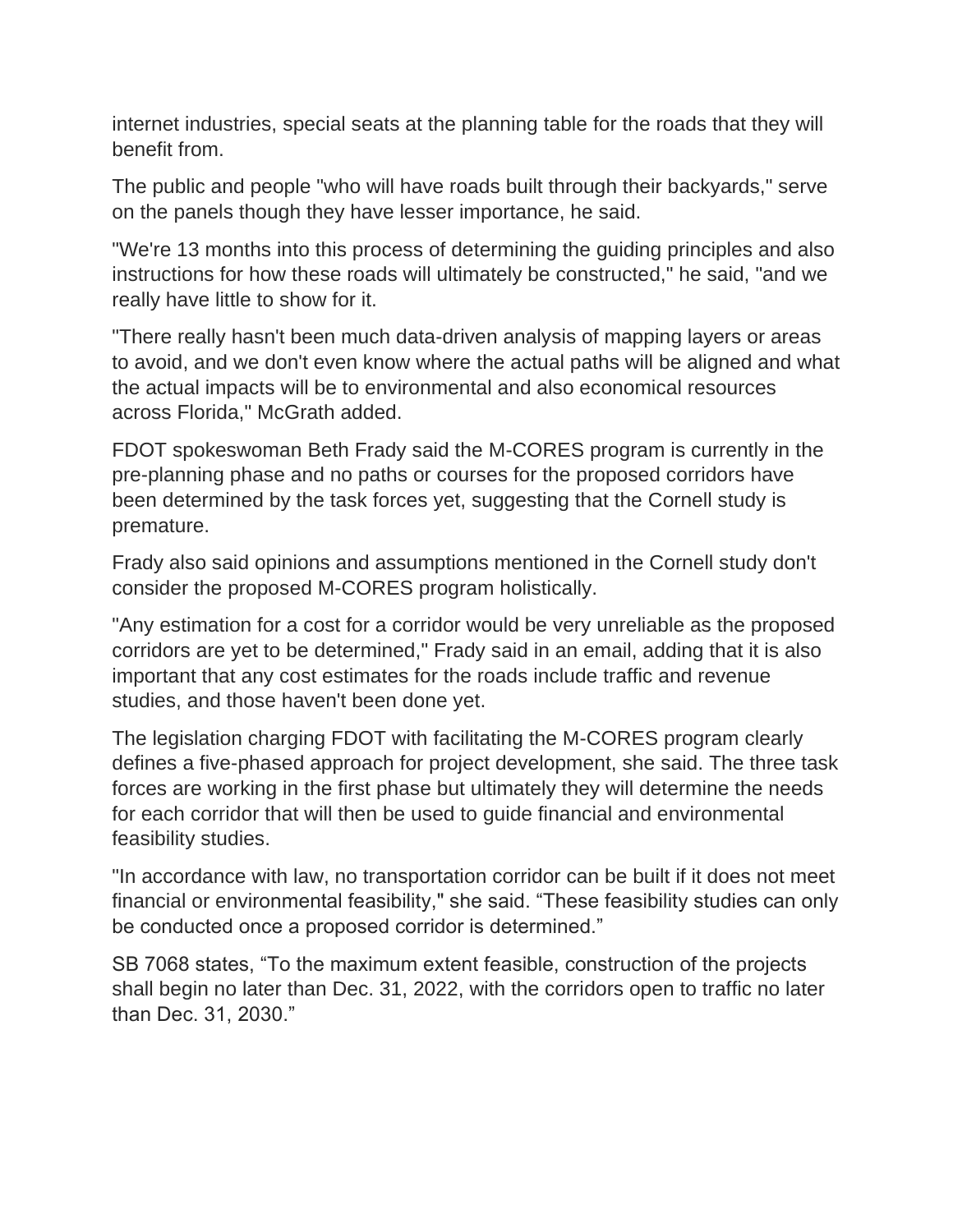## Cornell study on Florida's proposed toll roads

The projects are "financially risky" with little data showing need

Environmentally sensitive areas are affected; sprawl is a risk

Roads may compromise the Florida Turnpike's fiscal integrity

FDOT should reject the projects to remain fiscally responsible

Source: Cornell Consulting report, September 2020

Environmental organizations have warned that the toll roads, particularly the Southwest-Central Florida Connector that will slice through the rural heartland of the state 150 miles from Lakeland to Naples, will threaten the environment and Florida's unique animal species.

The Suncoast Connector would extend the existing 60-mile-long tolled Suncoast Parkway, which runs from Hillsborough County to Citrus County on the west coast and has never met revenue projections, 150 miles north to the Georgia state line.

The Northern Turnpike Connector would be a 40-mile toll road linking the Suncoast Parkway with the Florida Turnpike, near Interstate 75.

In July, the government watchdog group Florida TaxWatch [questioned the](https://www.bondbuyer.com/news/a-tax-watchdog-questions-feasibility-of-florida-toll-road-plan)  [cost](https://www.bondbuyer.com/news/a-tax-watchdog-questions-feasibility-of-florida-toll-road-plan) and feasibility of the Suncoast Connector after performing its own analysis of the proposed toll road.

TaxWatch found that although no official cost estimates have been developed for the road, because the exact route hasn't been determined, that construction of the Suncoast Connector could range in cost from a low of \$4 billion to a high of \$10.5 billion: or between \$25 million and \$70 million per mile.

If the cost fell at the midpoint of Florida TaxWatch's estimated range, and only 70% of total costs are financed with bonds, the Connector would need to generate \$2.37 million in toll revenue per mile to satisfy projected bond costs,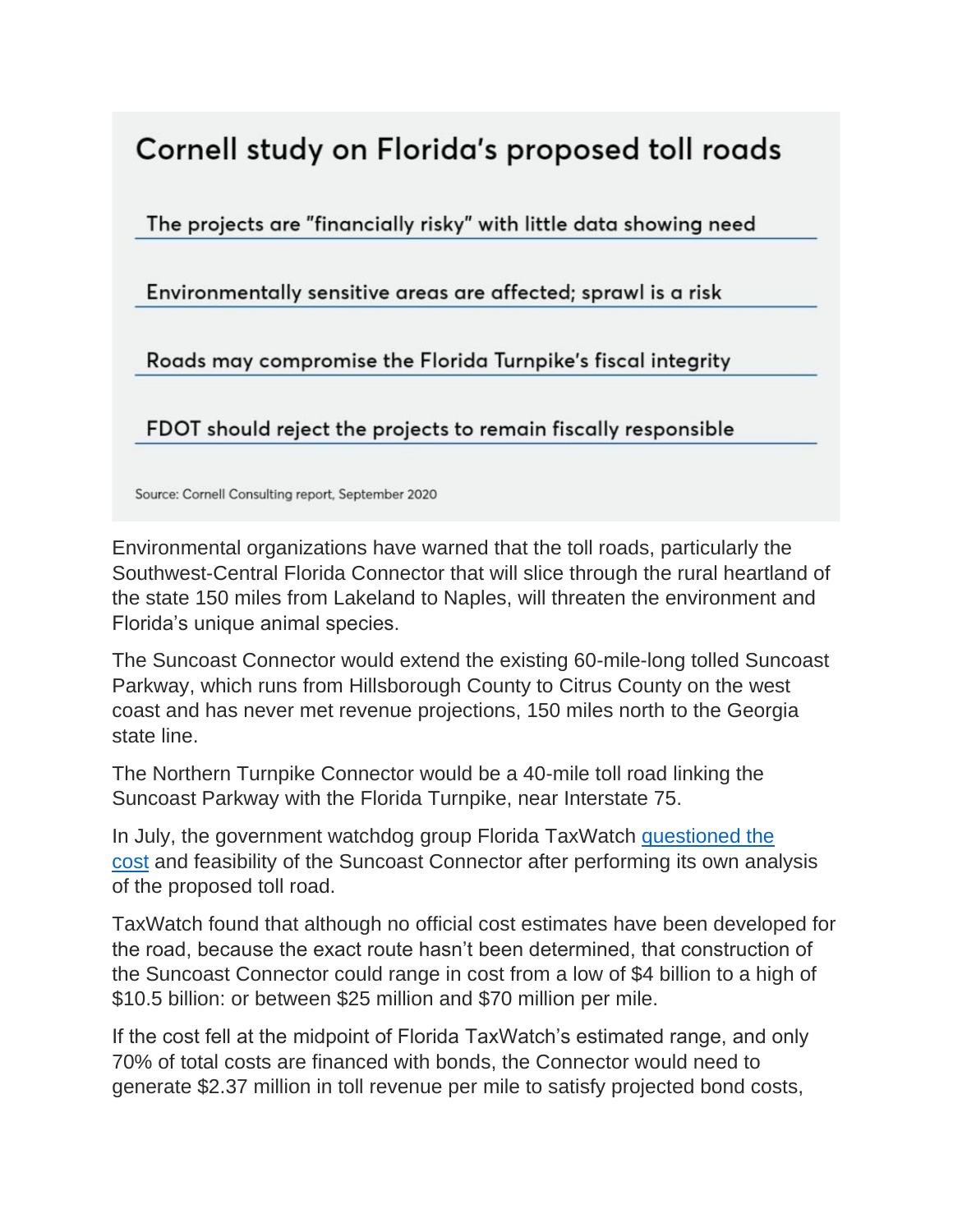which is 10% more than the average revenue per mile of the entire Florida Turnpike System, the study said.

"It is questionable that ridership on the Suncoast Connector would be sufficient to pay off the bonds in the statutorily required time frame," said the study. Most bonds issued to finance Florida's transportation projects mature in 30 or 35 years.

"There is legitimate concern about the financial prudence of the investment in the Suncoast Connector as a bond-financed toll road," TaxWatch President Dominic Calabro and Kurt Wenner, vice president of research, said in a joint statement to The Bond Buyer.

Cornell Consulting's Monte Carlo analysis found that none of the three connector projects passed FDOT's requirement to pay back construction costs within 15 years with toll revenue.

Only one project, the Northern Turnpike Connector, would have more than the required 50% of the debt service coverage ratio after 12 years, at 71%, while the other two did not meet that FDOT requirement. None of the projects would have 100% of the required debt service coverage ratio at 30 years.

The Sierra Club's McGrath said the coalition's study on the toll roads isn't premature.

"This [study] is actually asking some really serious questions especially in relationship to the fiscal feasibility of these projects from both FDOT's budget and on Florida taxpayers," he said. "Secondly, it's also fully considering alternatives, none of which have really been considered by the task forces and also FDOT seriously."

When the toll road legislation was passed, lawmakers said Florida would need the road capacity and new hurricane evacuation routes to serve the state's fastgrowing population. The M-CORES plan also includes using the routes to bring broadband internet to unserved rural areas of the state.

Because the connectors are major road projects, McGrath said broadband deployment wouldn't be achieved until construction was completed in 10-12 years, pushing the "digital divide down the road" for rural communities that need access to faster internet service now.

The Cornell study said a quicker and cheaper alternative to building toll roads would be placing fiber optic cables on electric poles along existing roads. A